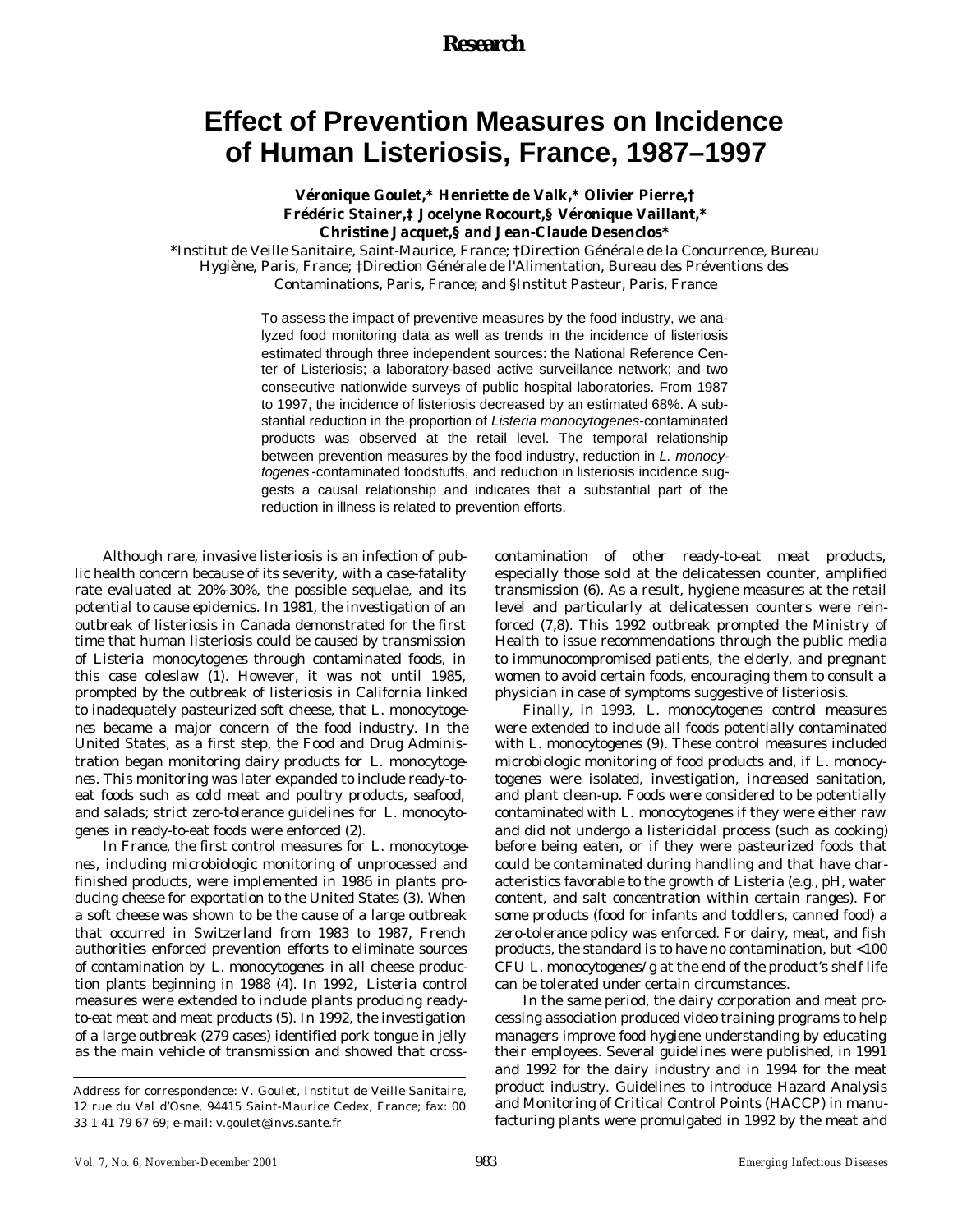dairy industry, and software was developed to help managers implement this method in their plants.

We analyze trends in the incidence of listeriosis to assess the impact of the measures described.

# **Material and Methods**

### **Case Surveillance**

Data on the incidence of human listeriosis in mainland France were obtained from three independent sources. The first source was the National Reference Center (NRC) of listeriosis, to which microbiology laboratories voluntarily send human isolates of *L. monocytogenes*. The NRC was the Microbiology Laboratory of the Medical Faculty in Nantes from 1982 to 1992; since 1993, the Institut Pasteur in Paris has performed this function. For patients identified by the NRC in 1997, information on pregnancy status and underlying medical conditions was obtained by contacting the attending physician (10).

The second source was two surveys carried out among public hospital laboratories to estimate listeriosis incidence in France in 1987 and 1988 (11,12). In France, general hospitals that provide primary care are distinguished from regional hospitals, usually university teaching hospitals, which provide primary as well as secondary care. With the rare exceptions of a few specialized university hospitals, all general and regional/university hospitals have neonatal or pediatric departments or both, as well as an obstetric department.

In the retrospective surveys, all laboratories of general and regional/university hospitals were asked to complete case reports for all patients from whom *L. monocytogenes* had been isolated in the year of the survey. Information was collected on the site of isolation of the strain and age and sex of the patient. In 1987, information on pregnancy status and underlying disease, as well as clinical outcome of listeriosis, was also recorded. For each year, the total number of cases in France was estimated by dividing the number of cases reported by the participating hospitals by the proportion of beds represented by these hospitals (number of beds in participating hospitals/total number of beds in all public hospitals in France).

The third source was a surveillance network of laboratories of general and regional/university hospitals called EPI-BAC, which has been operational since 1987 (13). Participating laboratories complete monthly report forms indicating all cases of bacteremia or meningitis with an isolate of *L. monocytogenes*, *Streptococcus pneumoniae, Haemophilus influenzae, Neisseria meningitidis*, or *Streptococcus* groups A and B. For each case, the type of isolate and the date of birth and sex of the patient are recorded. Until 1991, a case was defined as an isolate. Therefore, a patient with isolates from both blood and cerebrospinal fluid (CSF) was reported on two separate forms as a case of bacteremia and a case of meningitis. Since 1991, cases of listeriosis are reported on a single form, and for each case it is noted whether the isolate was recovered from blood or CSF. Consequently, for the period 1987-1997, we cannot analyze trends in incidence from the total number of cases, since the number of cases before 1991 would be overestimated. Therefore, we analyzed trends in incidence from 1987 to 1997 separately from the total number of blood isolates (whether or not associated with an isolate from CSF) and from the total

number of CSF isolates (whether or not associated with an isolate from blood).

For each year, the total number of cases of listeriosis in France was estimated by dividing the number of cases reported by the participating hospitals by the proportion of hospital admissions in medicine departments (all nonsurgical departments) represented by these hospitals (number of admissions in medicine departments of participating hospitals/total number of admissions in medicine departments in public hospitals in France).

### **Case Definition for Surveillance**

In the NRC and in the two surveys of hospital laboratories, a case of listeriosis was defined as isolation of *L. monocytogenes* from a normally sterile site or, in the case of a newborn <7 days of age, from any site. The EPIBAC network, which used a more restricted case definition, reported only invasive cases with an isolate of *L. monocytogenes* from blood or CSF. Patients with blood or CSF isolates represent approximately 80% of all cases identified by laboratory surveys and the NRC. Pregnancy-associated cases were defined by the isolation of *L. monocytogenes* from a pregnant woman or her fetus or newborn infant within the first 30 days of life. A mother-infant pair (even in the case of twins) was counted as a single case. A predisposing condition was defined as one for which an increased risk of listeriosis had been demonstrated in a previous study (14; manuscript in preparation). These conditions included malignancies, chronic hemodialysis, hepatic or renal failure, diabetes, HIV/AIDS, corticotherapy, chemotherapy, and organ transplantation.

#### **Sensitivity of Data Sources**

The number of laboratories sending isolates to the NRC increased over time. In 1986, comparison with the number of cases identified by a survey among hospital laboratories estimated this proportion at <33% of the isolates (15). For 1997, the sensitivity for case-detection by EPIBAC and NRC was evaluated by the capture-recapture method (16). A total of 225 cases with *L. monocytogenenes* isolated from blood or CSF were identified by one or both systems: 148 by EPIBAC, 190 by NRC, and 113 by both systems. The sensitivity for detecting cases of bacteremia or meningitis was estimated at 76% (95% confidence interval [CI] 72-81) for NRC and 59% (95% CI 56-63) for EPIBAC. The annual incidence of invasive listeriosis in 1997 was thus estimated for NRC by dividing the number of identified cases by 76%.

# **Food Monitoring**

In France, two ministries are responsible for monitoring foods for *L. monocytogenes*. The Ministry of Agriculture is responsible for monitoring at the production level. In addition to inspecting sanitary conditions in processing plants, its officers test foods bacteriologically at different phases of production and review results of microbiologic surveillance carried out by the producer. Until 1998, results of these tests were not available for analysis, since the data remained at the local level.

The Ministry of Economy (Consumers Affairs Directorate) conducts 2-year surveys to determine the proportion and level of contamination of foodstuffs considered to be at risk for *L. monocytogenes* contamination and to evaluate the impact of preventive efforts on the frequency of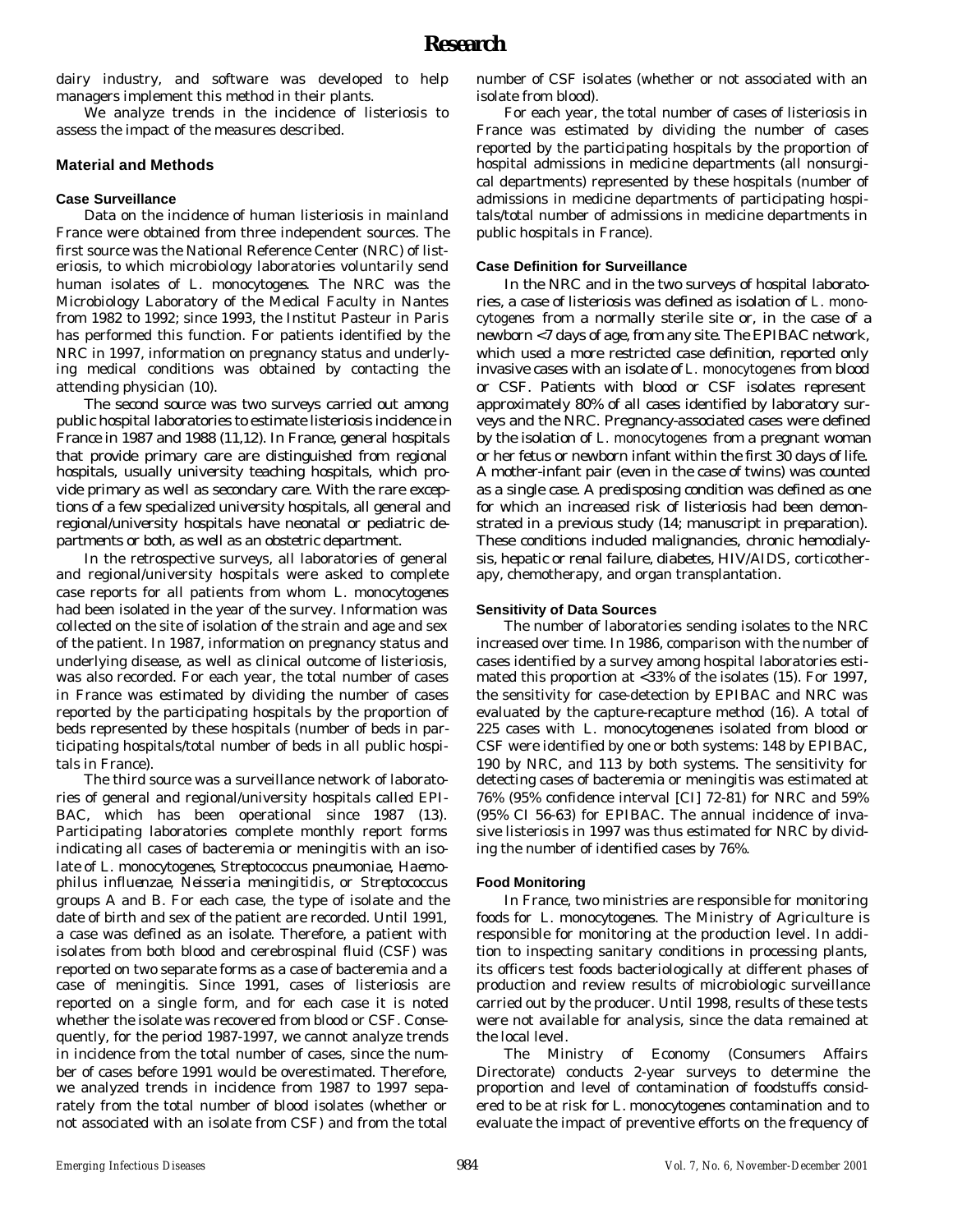contamination of these foodstuffs. The results of these surveys are available from 1993 on (17,18). The surveys focus on foods considered to be at risk for *L. monocytogenes* contamination because of characteristics favoring its growth; readyto-eat foods with a long shelf life are of particular interest. These high-risk foods are divided into four categories (meat, dairy, seafood-fish products, and prepared salads), which are again divided into subcategories of food types that are considered comparable with respect to the likelihood of contamination. Dairy products, for example, are divided into subcategories according to whether the ripened or fresh; made of cow, goat, or sheep milk; or blue veined or



product is pasteurized; soft or hard; Figure. Annual incidence of *Listeria monocytogenes* bacteremia estimated by the EPIBAC laboratory network, number of isolates received by the National Reference Center, and year of implementation of preventive measures, France, 1987-1997.

white mold. In the 1993-94 and 1995-96 surveys, products from 27 subcategories of ready-to-eat foods were sampled at the retail level so that the distribution of the subcategories was similar in both surveys. For these ready-to-eat products, we compared the proportion of samples within the four categories of foods that was contaminated in the periods 1993- 1994 and 1995-1996.

#### **Statistical Analysis**

Incidence data were calculated by using the census data estimates from Institut National de la Statistique et des Etudes Economiques (19). For 1987 and 1997, the distribution by category of the identified patients with information on pregnancy status and medical conditions was applied to the total estimated annual incidence to obtain category-specific incidence rates. Changes in incidence by category were evaluated by comparing the category-specific incidence rate in 1987, as estimated by the 1987 hospital laboratory survey, with the category-specific estimated incidence rate in 1997, based on the number of isolates received by NRC.

Since the 1987 survey used a different approach from the 1997 study, we also analyzed the proportional reduction in number of cases by category, from the subset of hospitals that reported cases in both 1997 and 1987. Proportions were compared by chi-square test with Yates correction or Fisher exact test, as appropriate.

#### **Results**

#### **Incidence of Listeriosis (Figure)**

#### **EPIBAC**

From 1987 to 1993 and from 1994 to 1997, participating hospitals represented 35% and 60%, respectively, of public hospital admissions in medicine departments in France. Participation of regional/university hospitals was slightly but consistently higher than that of the general hospitals: in EPIBAC hospitals, 42% of hospital admissions were in university/regional hospitals; the figure for the whole country is 37.5%. The number of admissions in pediatric departments

divided by the number of admissions in all medicine departments (all nonsurgical) was consistently the same (14%) in EPIBAC hospitals and in all hospitals in France.

Using data from the EPIBAC network, we found the annual estimated incidence of bacteremia and meningitis due to *L. monocytogenes* declined substantially, from 12.3 cases for bacteremia and 3.4 cases of meningitis per million population in 1987 to 3.5 cases of bacteremia and 0.9 cases for meningitis per million population in 1997, a reduction of 72% and 73%, respectively. The incidence decreased slightly from 1987 to 1989, showed a clear decrease in 1990, and continued to diminish until 1997, with the exception of 1992, when a large outbreak involving 279 cases occurred in France.

The annual number of cases identified by NRC decreased by 33% from 366 (6.3 cases/million) in 1987 to 242 (4.1 cases per million) in 1997. The trend is similar to that in EPIBAC: a decrease was observed in 1990, followed by a peak in 1992, and then a decrease after 1993. The number of cases identified by the NRC in 1994-1995 was similar to the number identified in 1988-1989, whereas the incidence estimated by EPIBAC shows a 54% reduction over this period.

#### **Hospital Laboratory Surveys**

Overall, the hospitals participating in the hospital surveys represented 71% (1987) and 74% (1988) of all public hospitals beds in France. The participation of regional/university hospitals was higher than that of general hospitals: in 1987 and 1988, the participating regional/university hospitals represented 77% and 83%, respectively, of the regional/university hospital beds in France; the participating general hospitals represented 67% and 70%, respectively, of the general hospital beds in France. The proportion of pregnancy-associated cases was similar in regional/university hospitals (53%) and general hospitals (49%).

Through these surveys, the incidence of listeriosis was estimated in 1987 at 16.7 and in 1988 at 14.9 cases/million population. The surveys show a decrease in incidence of 11% from 1987 to 1988, slightly higher than the 6% decrease observed by EPIBAC over the same period.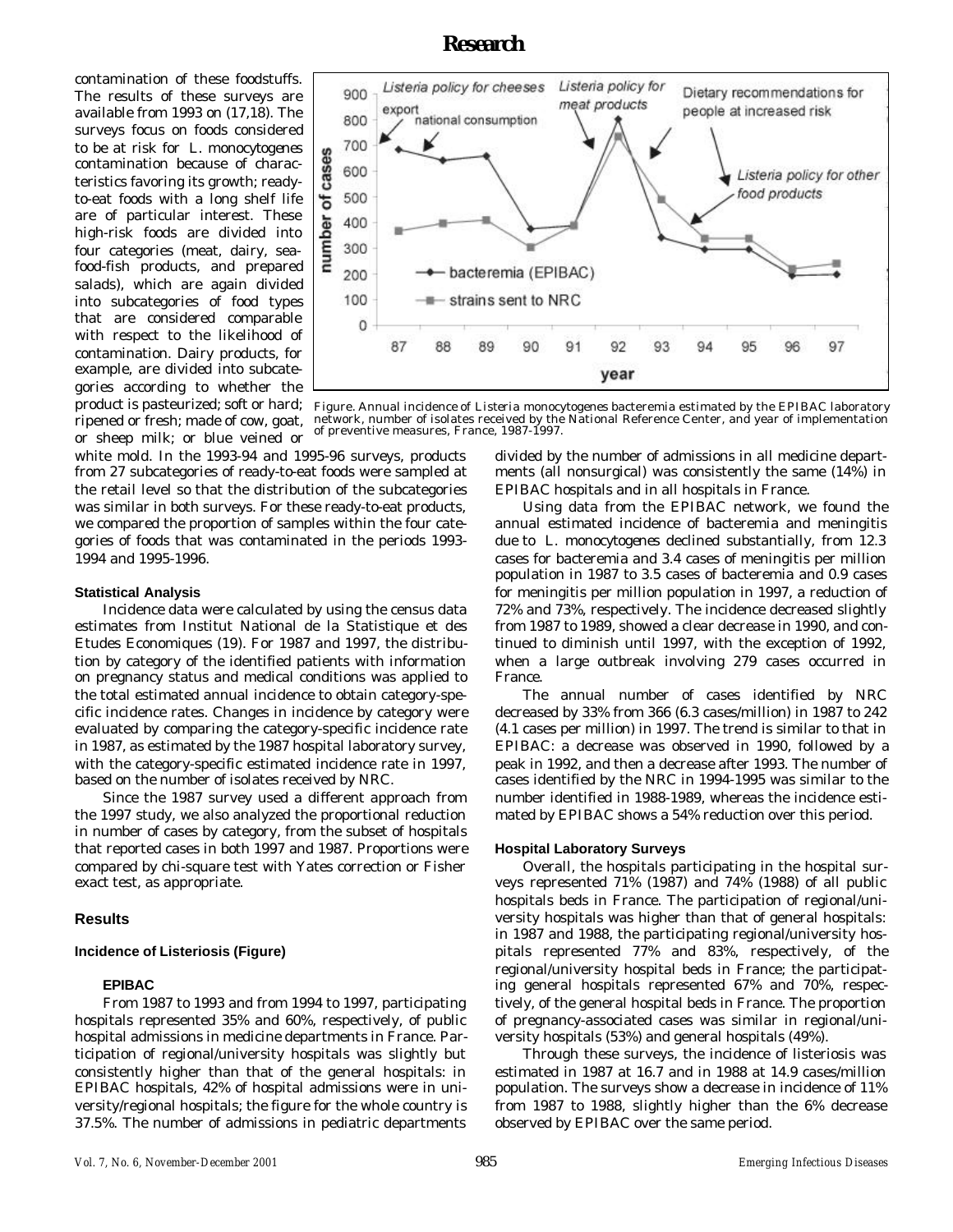#### Table 1. Incidence and proportion of listeriosis cases by category of patient in 1987 and 1997, France

|                                                       | Cases estimated per 1,000,000<br>population |                   | Percent change | % of cases     |                   |
|-------------------------------------------------------|---------------------------------------------|-------------------|----------------|----------------|-------------------|
| Patient categories                                    | $1987^{\rm a}$                              | 1997 <sup>b</sup> | %              | $1987^{\rm a}$ | 1997 <sup>b</sup> |
| Pregnancy-associated                                  | 8.5                                         | 1.3               | -84            | 51             | 24                |
| <65 years of age with no predisposing condition       | 1.7                                         | 0.3               | $-82$          | 10             | 6                 |
| $\geq$ 65 years of age without predisposing condition | 1.3                                         | 0.5               | $-62$          | 8              | 9                 |
| Presence of predisposing condition                    | 5.3                                         | 3.3               | $-37$          | 31             | 61                |
| Total                                                 | 16.7                                        | 5.4               | $-68$          | 100            | 100               |

<sup>a</sup> Hospital laboratory survey. **b**National Reference Center

# Table 2. Number of listeriosis cases by category of patient in 1987 and 1997, France: comparison of results from the total data set of two surveys and from a subset of hospitals reporting cases in both surveys

|                                             | All hospitals    |      | Subset of hospitals reporting cases in 1987<br>and 1997 |                |                   |                |
|---------------------------------------------|------------------|------|---------------------------------------------------------|----------------|-------------------|----------------|
|                                             | Cases identified |      | Cases identified                                        |                |                   |                |
| Patient category                            | 1987a            | 1997 | Percent<br>change <sup>c</sup>                          | $1987^{\rm a}$ | $1997^{\text{t}}$ | Percent change |
| Pregnancy-associated                        | 336              | 58   | $-83$                                                   | 166            | 25                | $-85$          |
| No predisposing condition; <65 years of age | 66               | 13   | $-80$                                                   | 36             | 6                 | $-84$          |
| Predisposing condition; >65 years of age    | 51               | 22   | $-57$                                                   | 19             | 8                 | $-58$          |
| Predisposing condition                      | 208              | 148  | $-29$                                                   | 112            | 85                | $-24$          |
| Total                                       | 661              | 241  | -64                                                     | 333            | 124               | $-63$          |

<sup>a</sup>Hospital laboratory survey. b<sub>National Reference</sub> Center.

<sup>o</sup>The percent change in number of cases has been calculated instead of the percent change in incidence, to facilitate comparison w ith the figures from the subset of hospitals. As a result, the figures on percent change are slightly lower than those in Table 1, which take into account the increase in the French population during the 10-year period.

#### **Incidence by Category of Patient**

The decrease in incidence was most prominent among pregnant women (84%) and persons <65 years of age without predisposing conditions (82%) (Table 1). The decrease was less marked among elderly subjects (>65 years of age) without predisposing condition (62%) and much lower among persons with a predisposing condition (37%). Analysis of the subset of hospitals that participated in both the 1987 and the 1997 study yielded very similar results as the analysis of the total data set (Table 2). As a result, the relative importance of different categories of patients changed drastically. In 1987, 51% of the cases were pregnancy associated, but in 1997 this category represented 24% (Table 1). Patients with a predisposing condition represented only 31% of all cases in 1987 but accounted for 61% of all cases in 1997.

#### **Food Monitoring**

In 1993-94 and in 1995-96, a total of 5,809 and 6,147 ready-to-eat products were sampled, respectively. Overall, meat products (10.8%) and seafood-fish products (10.4%) were contaminated more frequently than dairy products (4.7%) and prepared salads (4.5%). However, dairy products were more frequently contaminated at higher doses than other products: 1.8% of dairy products were found to be contaminated with  $\geq$ 100 CFU/g, compared with 0.3%, 0.5%, and 1.1% for salads, seafood/fish products, and meat products, respectively (Table 3).

During 1993-94 and 1995-96, we observed a decrease in the proportion of contaminated products that was greater for products contaminated with  $\geq$ 100 CFU/g (38%) than for products contaminated with <100 CFU/g (10%) (Table 4). The decrease in the proportion of products with contamination  $\geq$ 100 CFU/g was 56% for dairy products and 41% for meat products. Foods with levels of contamination <100 CFU/g decreased by 33% for prepared salads and 23% for meat products, but no substantial change was observed for dairy products and seafood-fish products.

# **Discussion**

The results indicate that the incidence of invasive disease by *L. monocytogenes* decreased substantially from 1987 through 1997. The reduction in incidence was 72% when estimated through the EPIBAC network and 68% when estimated by comparing incidence rates from the 1987 hospital laboratory survey and the NRC in 1997. Since the 1987 survey used a different approach from the 1997 study, the difference in sensitivity of the two approaches may have resulted in or contributed to the reduction observed. However, analysis of the subset of hospitals that participated in both the 1987 and 1997 studies provided comparable data and yielded results very similar to those of the analysis of the total data set. The number of cases identified through the public hospital laboratory surveys also decreased from 1987 to 1988, consistent with the trend observed by the EPIBAC network.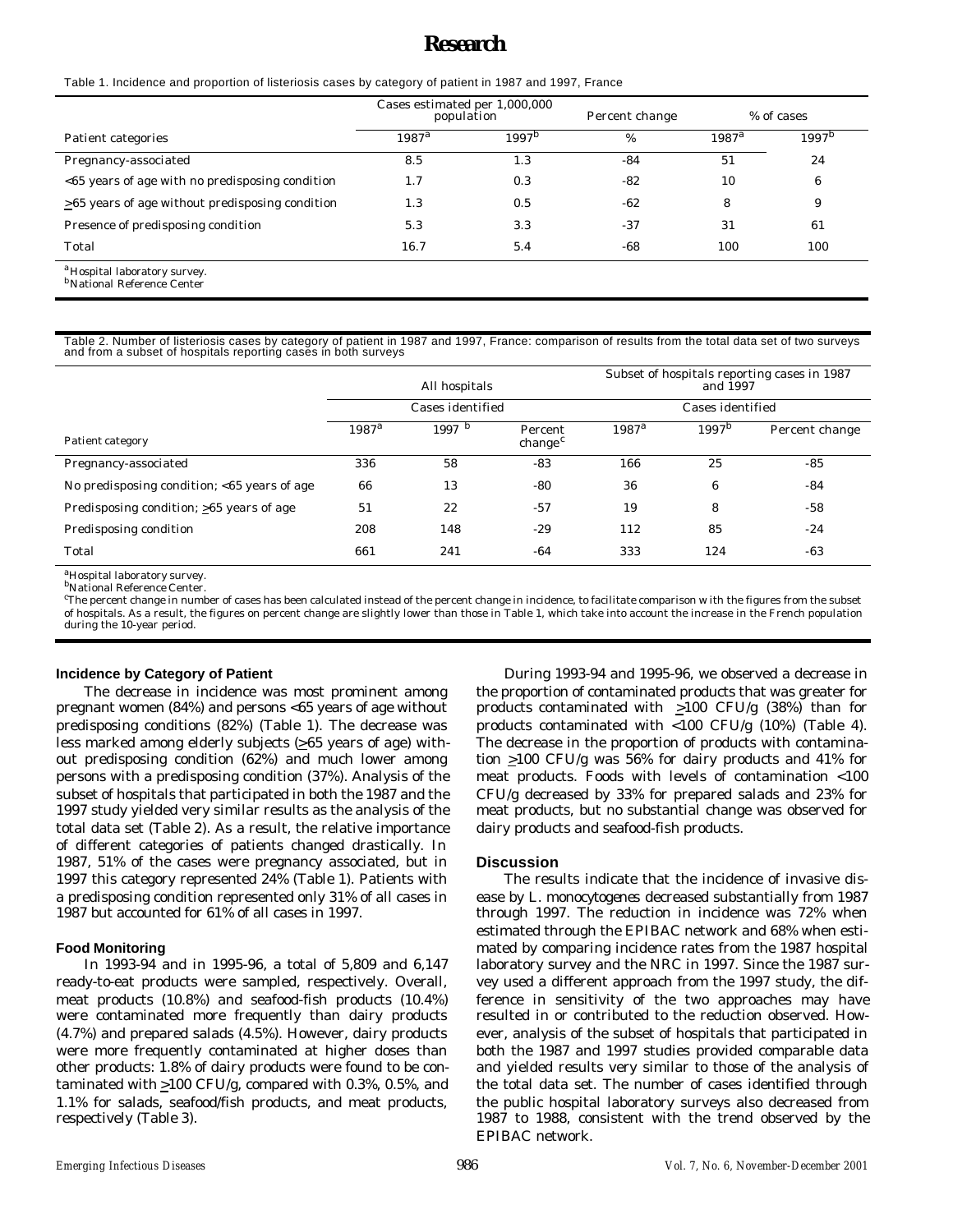| Table 3. Proportion of ready-to-eat foods contaminated with Listeria monocytogenes (Lm), by food category, France, 1993-1996 |  |  |
|------------------------------------------------------------------------------------------------------------------------------|--|--|
|------------------------------------------------------------------------------------------------------------------------------|--|--|

|                              | Ready-to-eat meat products | Dairy products | Prepared salads | Seafood-fish products |
|------------------------------|----------------------------|----------------|-----------------|-----------------------|
| Number of samples            | 3.283                      | 3.541          | 3.166           | 1,966                 |
| % of food contaminated by Lm |                            |                |                 |                       |
| $<$ 100 CFU/g <sup>a</sup>   | 9.7                        | 2.9            | 4.2             | 9.7                   |
| $\geq$ 100 CFU/g             | 1.1                        | 1.8            | 0.3             | 0.5                   |
| Total                        | 10.8                       | 4.7            | 4.5             | 10.4                  |

Table 4. Proportion of ready-to-eat foods contaminated with *Listeria monocytogenes* (Lm) by food category, level of contamination, and period, France, 1993-1996

|                                                                          | 1993-94 | 1995-96        | Percent change (%) | $p^a$ |
|--------------------------------------------------------------------------|---------|----------------|--------------------|-------|
| <b>Ready-to-eat meat products</b>                                        |         |                |                    |       |
| Number of samples                                                        | 1,533   | 1,750          |                    |       |
| % of food contaminated by Lm                                             |         |                |                    |       |
| $<$ 100 CFU/g <sup>b</sup>                                               | 11      | 8.5            | $-23$              | 0.02  |
| $\geq$ 100 CFU/g                                                         | 1.6     | 0.7            | $-56$              | 0.03  |
| Total                                                                    | 12.6    | 9.2            | $-28$              | 0.003 |
| <b>Dairy products</b>                                                    |         |                |                    |       |
| Number of samples                                                        | 1,695   | 1,846          |                    |       |
| % of food contaminated by Lm                                             |         |                |                    |       |
| $<$ 100 CFU/g <sup>b</sup>                                               | 3.2     | 2.7            | $-16$              | ns    |
| $\geq$ 100 CFU/g                                                         | 2.2     | 1.3            | $-41$              | 0.03  |
| Total                                                                    | 5.4     | $\overline{4}$ | $-26$              | 0.03  |
| <b>Prepared salads</b>                                                   |         |                |                    |       |
| Number of samples                                                        | 1,740   | 1,426          |                    |       |
| % of food contaminated by Lm                                             |         |                |                    |       |
| $<$ 100 CFU/g <sup>b</sup>                                               | 4.9     | 3.3            | $-33$              | 0.02  |
| $\geq$ 100 CFU/g                                                         | 0.3     | 0.3            | $\mathbf{O}$       | ns    |
| Total                                                                    | 5.2     | 3.6            | $-31$              | 0.02  |
| Seafood-fish products                                                    |         |                |                    |       |
| Number of samples                                                        | 841     | 1,125          |                    |       |
| % of food contaminated by Lm                                             |         |                |                    |       |
| $<$ 100 CFU/g <sup>b</sup>                                               | 9.3     | 11.4           | $+22$              | ns    |
| $\geq$ 100 CFU/g                                                         | 0.7     | 0.5            | $-29$              | ns    |
| <b>Total</b>                                                             | 10      | 10.3           | $+ \, 1 \, 8$      | ns    |
| Total no. of samples                                                     | 5,809   | 6.147          |                    |       |
| $\%$ of food contaminated by $\rm Lm$                                    |         |                |                    |       |
| $<$ 100 CFU/g <sup>b</sup>                                               | 6.6     | $5.9\,$        | $-10$              | ns    |
| $\geq$ 100 CFU/g                                                         | 1.3     | 0.8            | $-38$              | 0.007 |
| Total                                                                    | 7.9     | 6.7            | $-16$              | 0.008 |
| <sup>a</sup> Chi-square test with Yates correction or Fisher exact test. |         |                |                    |       |

<sup>b</sup>Levels of contamination <100 CFU/g but greater than zero.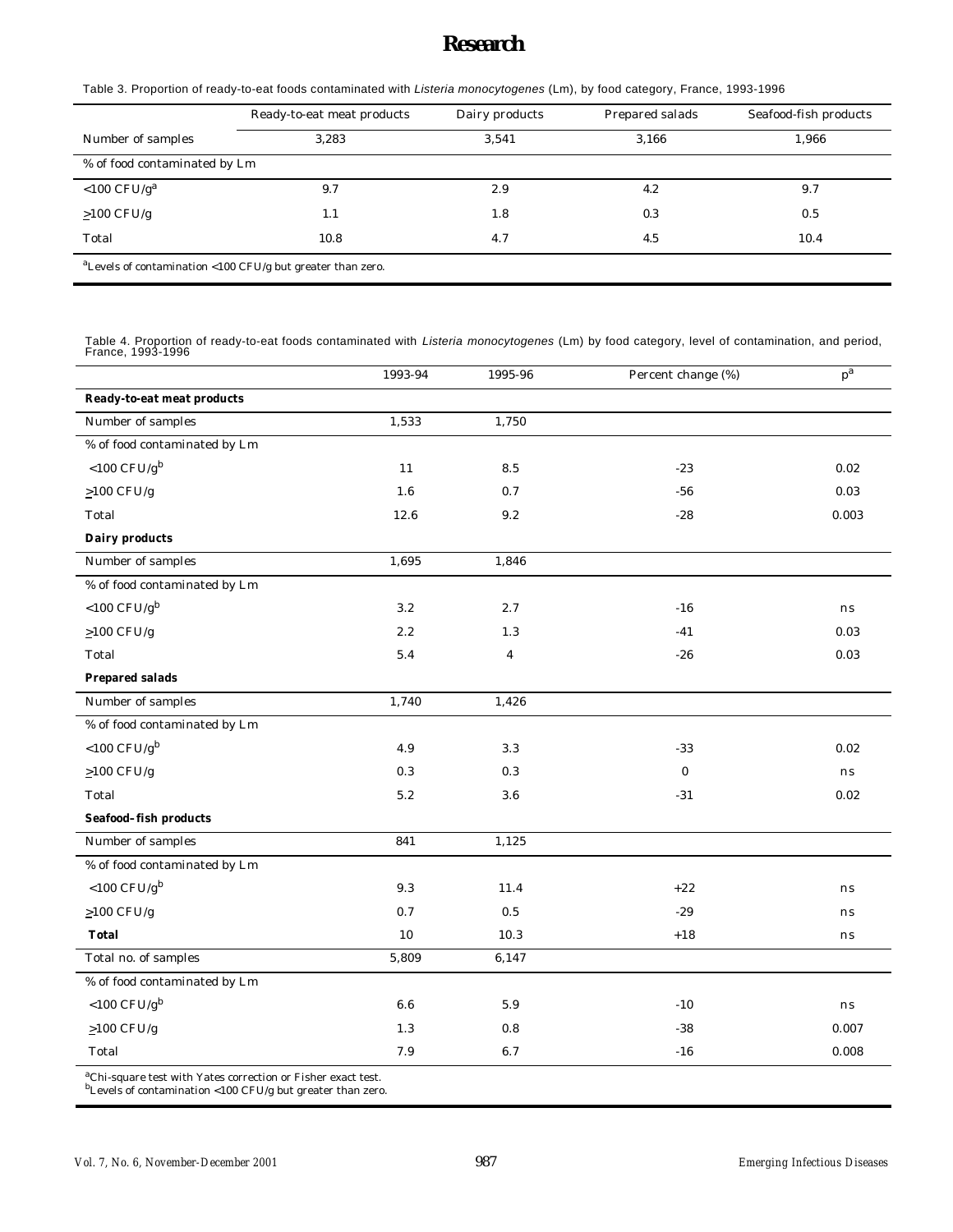Data on the incidence by category of patient clearly indicate that the largest reduction in incidence occurred in pregnant women and previously healthy adults <65 years of age. A similar observation was made in the United States from 1989 to 1993, where an overall reduction in incidence of 44% was observed (51% in pregnancy-associated cases and 37% in patients >50 years of age), and in England and Wales, where the proportion of pregnancy-associated cases declined from 31%-48% between 1983 and 1989 to 8%-26% between 1990 and 1996 (2,20).

During the period that the decrease in incidence was observed, prevention measures have been progressively introduced by the food industry. Food monitoring data strongly suggest that these measures have successfully reduced the distribution of *L. monocytogenes*-contaminated ready-to-eat foodstuffs. The temporal relationship between the preventive measures, the reduction in *L. monocytogenes*contaminated foodstuffs, and the decrease in incidence supports a causal relationship. A similar temporal association of reduction in incidence with implementation of prevention measures was observed in the U.S. study (2). The incidence of listeriosis per million population, much higher in 1986 in France (14.7) than in the United States (7.3), was similar in 1997 (France 5.4; USA 4.8) (21-23). Thus, the reduction in rate from 1986 to 1997 was much greater in France.

Dietary recommendations for immunocompromised patients and pregnant women to avoid certain foods may have contributed to the decline in incidence. However, several findings suggest that this contribution is unlikely to have been substantial. First, although dietary recommendations were targeted only at immunocompromised persons, the elderly, and pregnant women—never at previously healthy adults <65 years old—an 83% reduction in incidence was observed in this category. In addition, incidence began to decline in the period 1987 to 1992, when prevention measures at the production level were the only steps taken to prevent listeriosis in France.

Food monitoring data indicate that the reduction in *L. monocytogenes*-contaminated products was greatest for more heavily contaminated products, with an overall decrease of 38% for products contaminated at >100 CFU/g, compared with 10% for products contaminated at <100 CFU/g. The findings that the decrease in contaminated products was most pronounced for the more heavily contaminated products and that the reduction in incidence was most important among previously healthy adults and pregnancy-associated cases support the hypothesis that these two groups need to be exposed to a higher infectious dose for invasive illness to develop, as demonstrated by dose-response curves (24). This hypothesis is consistent with the finding that, in several outbreaks in France linked to a highly contaminated food, previously healthy adults and pregnancy-associated cases represent a far larger proportion of cases than among sporadic cases of listeriosis (25,26).

In summary, in France, the incidence of invasive disease due to *L. monocytogenes* decreased by an estimated 68% from 1987 to 1997. The decrease started during 1987-1992, when measures by the food industry were the only steps taken in France to prevent listeriosis. The decrease in incidence was particularly important in previously healthy adults, not included in dietary recommendations. These findings suggest that a substantial part of the decrease in illness

due to *L. monocytogenes* is related to control measures implemented at the food production level.

Dr. Goulet is an epidemiologist in the Department of Infectious Diseases at the Institut de Veille Sanitaire in France. She coordinates the surveillance and investigation of outbreaks of human listeriosis in France and has studied the epidemiology of human listeriosis since 1984.

#### **References**

- 1. Schlech WF, Lavigne PM, Bortolusse R, Allen AC, Haldane EV, Wort AJ, et al. Epidemic listeriosis: evidence for transmission by food. N Engl J Med 1983;308:203-6.
- Tappero JW, Schuchat A, Deaver KA, Mascola L, Wenger JD, for the listeriosis study group. Reduction in the incidence of human listeriosis in the United States: Effectiveness of prevention efforts? JAMA 1995;273:1118-22.
- 3. Ministère de l'Agriculture, Direction de la Qualité, Service Vétérinaire d'Hygiène Alimentaire. Paris: The Ministry; 1986 April. Note de service DO/SVHA/N86/N°8059.
- 4. Ministère de l'Agriculture, Direction Générale de l'Alimentation, Service Vétérinaire d'Hygiène Alimentaire. Paris: The Ministry; 1988 Feb. Note de service DG-AL/SVHA/N88/N°8026.
- 5. Ministère de l'Agriculture, Direction Générale de l'Alimentation, Sous-Direction de l'Hygiène Alimentaire. Paris: The Ministry; 1992 Nov. Note de service DGAL/SDHA/N92/N°8167.
- 6. Goulet V, Lepoutre A, Rocourt J, Courtieu AL, Dehaumont P, Veit P. Epidémie de listériose en France: Bilan final et résultats de l'enquête épidémiologique. Bulletin Epidémiologique Hebdomadaire 1993;4:13-4.
- 7. Ministère de l'Agriculture, Direction Générale de l'Alimentation, Sous-Direction de l'Hygiène Alimentaire. Paris: The Ministry; 1992 Sept. Note de service DGAL/SDHA/N92/N°8148.
- 8. Ministère de l'Economie et des Finances, Direction Générale de la Concurrence, de la Consommation et de la Répression des Fraudes, Bureau de l'Hygiène. Paris: The Ministry; 1992 Dec. Note de Service H2/5882.
- 9. Ministère de l'Agriculture, Direction Générale de l'Alimentation, Sous-Direction de l'Hygiène Alimentaire. Paris: The Ministry; 1993 Jul. Note de service DGAL/SDHA/N93/N°8108.
- Jacquet Ch, Saint-Cloment C, Brouille F, Catimel B, Rocourt J. La listériose humaine en France en 1997. Données de Centre National de Référence des *Listeria*. Bulletin Epidémiologique Hebdomadaire 1998;33:142-3.
- 11. Goulet V, Le Magny F, Rebiere I, Espaze EP. La listériose en France en 1987. Etude rétrospective à partir d'un échantillon d'hôpitaux publics. Bulletin Epidémiologique Hebdomadaire 1989;12:45-6.
- 12. Goulet V, Mamet J-P, Le Magny F, Rebiere I, Espaze EP. La listériose en France en 1988. Etude rétrospective à partir d'un échantillon d'hôpitaux publics. Bulletin Epidémiologique Hebdomadaire 1990;33:141-2.
- 13. Infections invasives à *Haemophilus influenzae*, *Listeria monocytogenes*, méningocoque, pneumocoque, streptocoques A et B en France en 1997. Annual Epidemiological Report. Infectious Diseases Epidemiology in France in 1997. Saint-Maurice, France: Réseau National de Santé Publique; 1999.
- 14. Jensen A, Frederiksen W, Gerner-Smidt P. Risk factors for listeriosis in Denmark, 1989-1990. Scand J Infect Dis 1994;26:171-8.
- 15. Espaze EP, Courtieu AL. Rapport du Centre National de Référence des Listeria, 1986. Bulletin Epidémiologique Hebdomadaire 1987;39:15-6.
- 16. Hook EB, Regal RR. Capture-recapture methods in epidemiology: methods and limitations. Epidemiol Rev 1995;17:243-64.
- 17. Pierre O, Veit P. Plan de surveillance de la contamination par *Listeria monocytogenes* des aliments distribués. Résultats des plans 1993 et 1994. Bulletin Epidémiologique Hebdomadaire 1996;45:195-7.
- 18. Ministère de l'Economie, des Finances et de l'Industrie, Direction Générale de la Concurrence, de la Consommation et de la Répresssion des Fraudes. Le plan de surveillance 1993-1996 de la contamination des aliments par *Listeria monocytogenes*. Le Point Sur 1998;9:1-24.